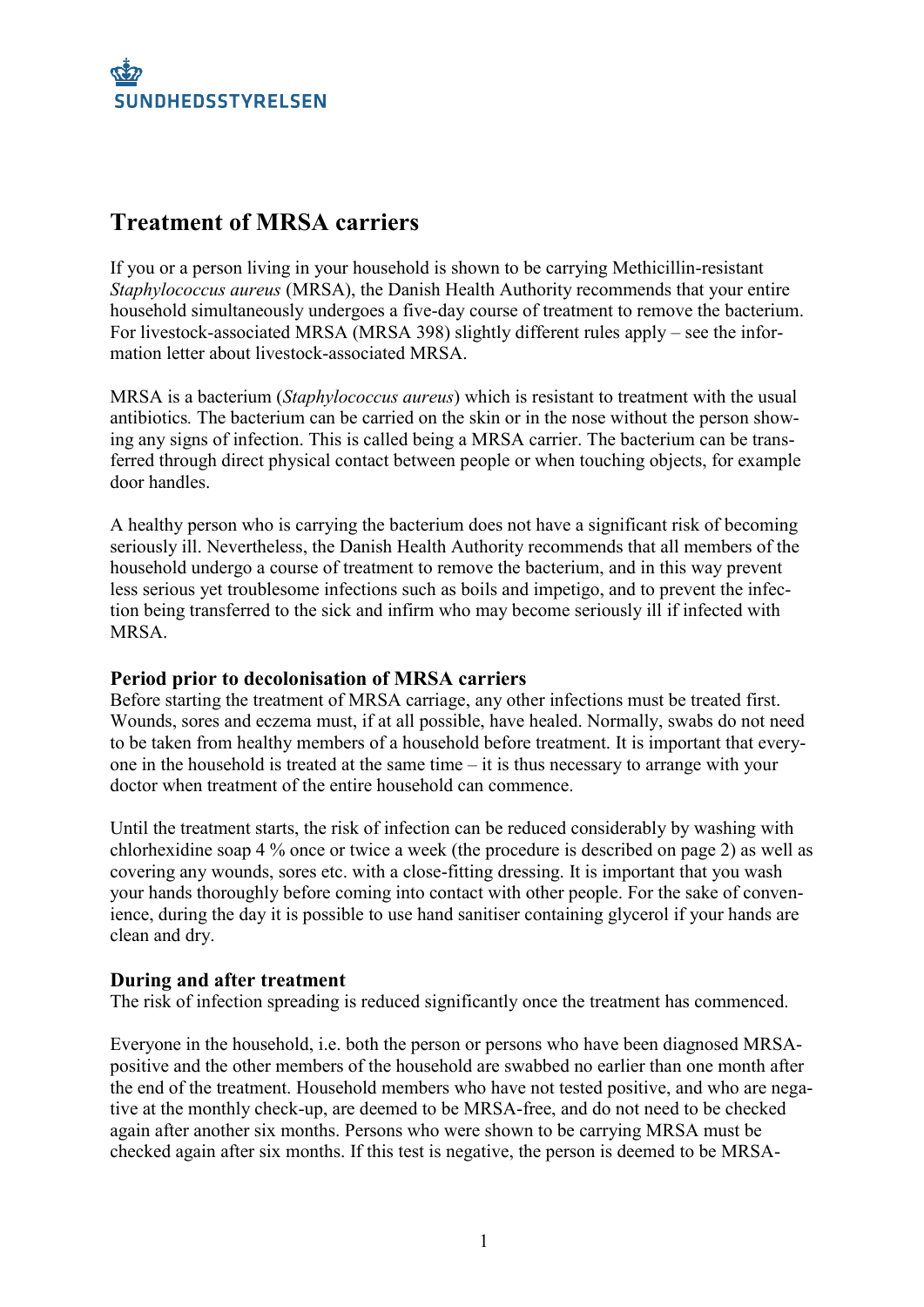free. Persons who are found to test positive at the control swab are advised to undergo another course of treatment and follow-up. For health and care personnel, special rules apply. This should be agreed with your doctor.

### **MRSA card**

The first time that you have been shown to be an MRSA carrier, you will be given a small card. On the card, it says that you are an MRSA carrier and when this was confirmed. Use of the card is voluntary, but you are urged to present the card when being admitted to hospital, seeing a doctor, visiting your dentist and in similar contact with the health service until it has been established that you are MRSA-negative.

### **Institutions**

As a main rule, healthy children may attend nursery, kindergarten etc. even though they are carrying MRSA. School-age children can attend school and participate in leisure activities if they have one infected sore or wound providing it is being treated and is covered with a dry, tight-fitting dressing. The same applies to school staff, see the Danish Health Authority's guidance on infectious diseases in children and young people which was published in 2013. In the case of MRSA outbreaks, for example in children's institutions, it is necessary to contact the Danish Patient Safety Authority, Supervision and Guidance.

# Treatment guide

The treatment of MRSA carriage takes five days and covers removal of the bacterium from the nose through the application of a special nasal ointment, from the skin and hair by washing with an antibacterial soap, as well as from the home by washing clothes and cleaning.

## **1. Nasal decolonisation**

- Nasal ointment (mupirocin 2 %, which is available on prescription) must be applied twice a day to both nostrils. The ointment must only be applied to the inside of your nostrils, and no further up than can be reached with a finger. Each person in the household must have his or her own tube.
- After applying the ointment, press the sides of your nose together. This will help to spread the ointment inside your nose.
- Afterwards, wash your hands using ordinary soap.

## **2. Skin and hair treatment**

Every day it is necessary to take a shower (not a bath), and to wash your body and hair with chlorhexidine soap 4 %.

- First wet your body and hair thoroughly.
- Wash your hair and your face, paying particular attention to the area around your nose. Avoid getting the soap in your eyes.
- If you use ordinary cotton flannels, they must be boil-washed, while disposable flannels must be disposed of immediately after use.
- Wash your armpits and then the rest of your body paying particular attention to your navel, genitals, anus and perineum (the skin between anus and genitals).